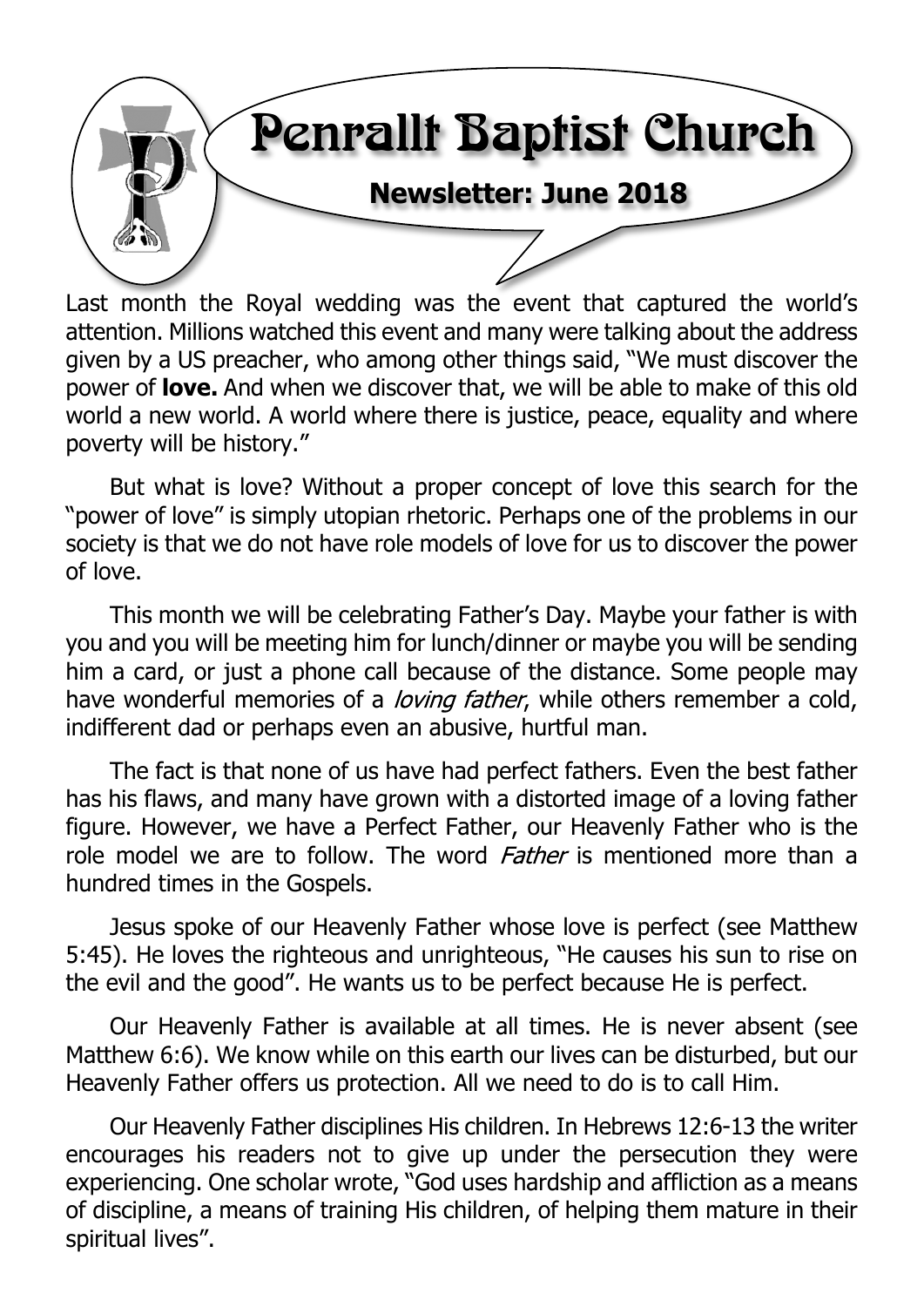Our Heavenly Father forgives sins. When there is sin in our lives, it will affect our fellowship with our Heavenly Father and others. Our peace is taken away, our service is hindered and it deprives us of His blessings. We cannot have fellowship with Him until our sins are forgiven because He is holy. He wants to grant His forgiveness and cleansing.

Our Heavenly Father gives good gifts; His gifts are always good, always suitable, and always perfect. In Matthew 6:33 God promises to provide the things we need if we will seek first His kingdom. Like a good loving Father, He might not supply every need in the way we want, but He will take care of His children because He is a loving Father.

Sadly, there is a gloomy reality in our society today which is "Absent Fathers". According to the U.S. census bureau, 24 million children, 1 out of 3, live without their biological father in the home. In the UK, statistics say that millions of children are growing up without a father in their lives. The Centre for Social Justice Report says lone parent families are increasing by more than 20,000 a year.

It seems to me that, as a result of this, many children/young people grow up having a distorted image of love because they do not have good examples at home. They end up being content with having the "friendship" that they have with friends, or "kindness" that they find in some people. They learn to be "nice" because they have been inspired when they have met "nice" people. Love is not about submission, commitment, obedience, service and sacrifice, which is what Jesus taught. No! These words are alien, because for most people in our society the words that resonate more are: independence, kindness, charity, niceness, inclusivity and friendship.

Are you searching for the "power of love"?

The source of love is God Himself. We will only be able to find the power of love when we surrender our lives to Jesus, for He is the only way to our Heavenly Father. How can we demonstrate that we love Jesus? By keeping/obeying His commandments. It is only then that we can "love God with all our hearts and love our neighbour". It is only then that we will have a different society and a new world; a world where there is justice, peace, equality, and where poverty will be history.

Freddy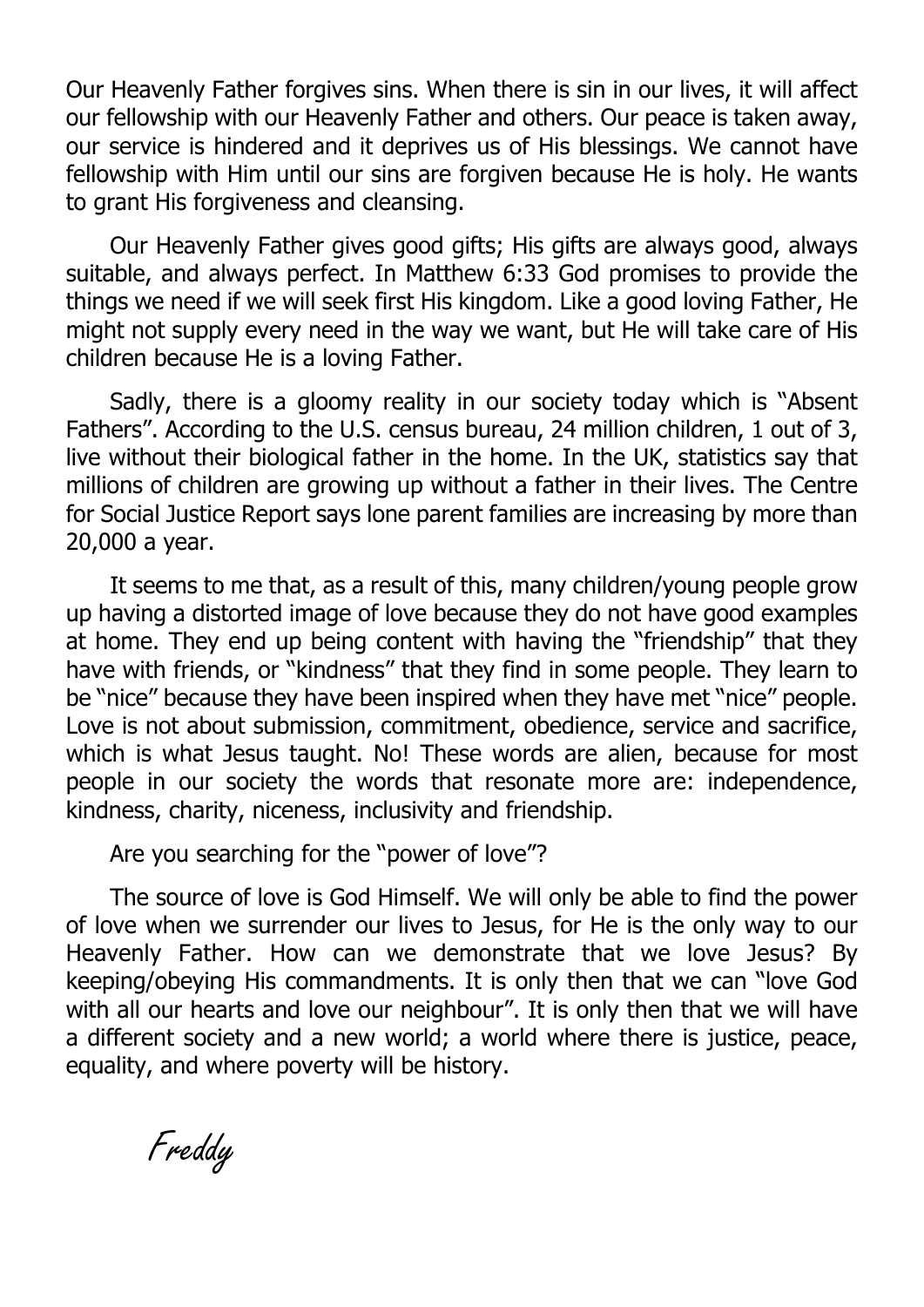## **Services This Month**

Our minister, Freddy Farias-Palacios, will be the speaker at all services except where otherwise noted below. Deb Stammers is a church member and is currently training to become a Baptist minister. Elfed Godding is the national director of Evangelical Alliance Wales.

#### **3rd June**

| $10:30$ am         | <b>Experiencing God #1:</b>                    | John 14:6, 12, 17:3 |  |
|--------------------|------------------------------------------------|---------------------|--|
|                    | Jesus is your way                              | Genesis 12:1-5      |  |
|                    | Sunday school theme: Power with you (Joshua 1) |                     |  |
| 6:00 <sub>pm</sub> | <b>Communion Service</b>                       |                     |  |
|                    | Lessons from Psalms $#1$ :                     | Psalm 8             |  |
|                    | King David's encounter with God                |                     |  |
|                    |                                                |                     |  |

#### **10th June**

|                    | 10:30am Experiencing God #2:                       | John 5:17, 19–20;      |
|--------------------|----------------------------------------------------|------------------------|
|                    | Jesus is your model                                | <i>Matthew 4:18-22</i> |
|                    | Sunday school theme: Help for the spies (Joshua 2) |                        |
| 6:00 <sub>pm</sub> | Lessons from Psalms #2:                            | Psalm 23               |

#### 6:00pm Lessons from Psalms #2: **King David's description of life**

#### **17th June**

|                       | 10:30am Our Heavenly Father                                                  | <i>Matthew 6:6-15,</i><br>$7:1 - 11$ |  |
|-----------------------|------------------------------------------------------------------------------|--------------------------------------|--|
|                       | Sunday school theme: Across the barrier (Joshua 3:1–4:9)                     |                                      |  |
| 6:00 <sub>pm</sub>    | Lessons from Psalms $#2$ :<br><b>Our source of security</b>                  | $P$ salm 46:1-3                      |  |
| 24 <sup>th</sup> June |                                                                              |                                      |  |
|                       | 10:30am Communion Service                                                    |                                      |  |
|                       | Speaker: Deb Stammers                                                        | Acts 2:36-47                         |  |
|                       | The promise is for you<br>Sunday school theme: Breaking the walls (Joshua 6) |                                      |  |
| 6:00 <sub>pm</sub>    | Speaker: Elfed Godding<br>The power of authority, alignment and authenticity | <i>Matthew 18:15-20</i>              |  |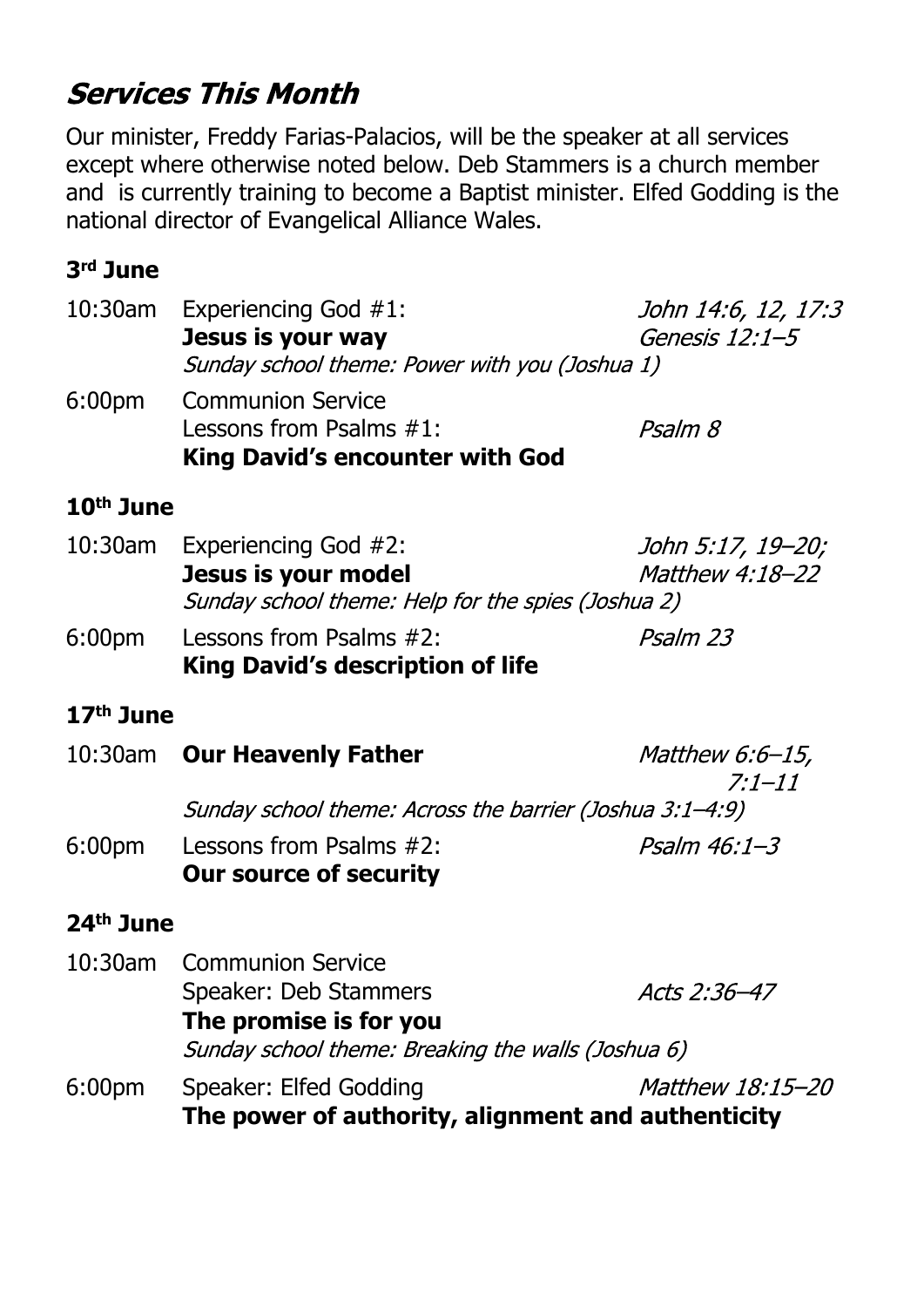## **Dates for Your Diary**

| <b>Saturdays</b>   | Prayer meeting in the Twrgwyn Room.<br>8:30am |                                                                                                                                    |
|--------------------|-----------------------------------------------|------------------------------------------------------------------------------------------------------------------------------------|
| <b>Sunday 3</b>    | 2:15 <sub>pm</sub>                            | Service at Haulfre residential home in<br>Llangoed (nr. Beaumaris).                                                                |
| <b>Wednesday 6</b> | $10:30$ am                                    | Men's prayer meeting followed by coffee.                                                                                           |
| <b>Tuesday 12</b>  | 7:30pm                                        | Monthly prayer meeting in the chapel.                                                                                              |
| <b>Monday 18</b>   | 10:30am                                       | Church Walk at Traeth Lligwy.                                                                                                      |
| <b>Tuesday 26</b>  | 7:30pm                                        | <b>Experiencing God course continues (also on</b><br>Thursday $28th$ at 10am and 7:30pm).                                          |
| Saturday 23        |                                               | 11am-3pm Cake & Coffee Extravaganza in the Canolfan<br>to raise funds for cancer units at Ysbyty<br>Gwynedd and Ysbyty Glan Clwyd. |

Please see the Noticeboard section of this newsletter for more about many of these events.

### **News of People**

Eileen McKenna is due to be having hip surgery this month. We hold her in our prayers.

#### **Children's Birthdays in June**

 $17<sup>th</sup>$ : Thomas Howie  $20<sup>th</sup>$ : Bradley Jones 27<sup>th</sup>: Harvey Lemon, Ben Warnock

#### **Christian Aid Week**

Huge thanks to everyone who participated in any way with the activities for this year's Christian Aid Week.

Over £500 was collected in Penrallt's door-to-door collection (with 2 areas still to come in at the time of going to press) and the Christian Aid Quiz, hosted by Penrallt and attended by representatives of many of the churches in Bangor Cytûn raised £250. The total amount raised in Bangor has not yet been established.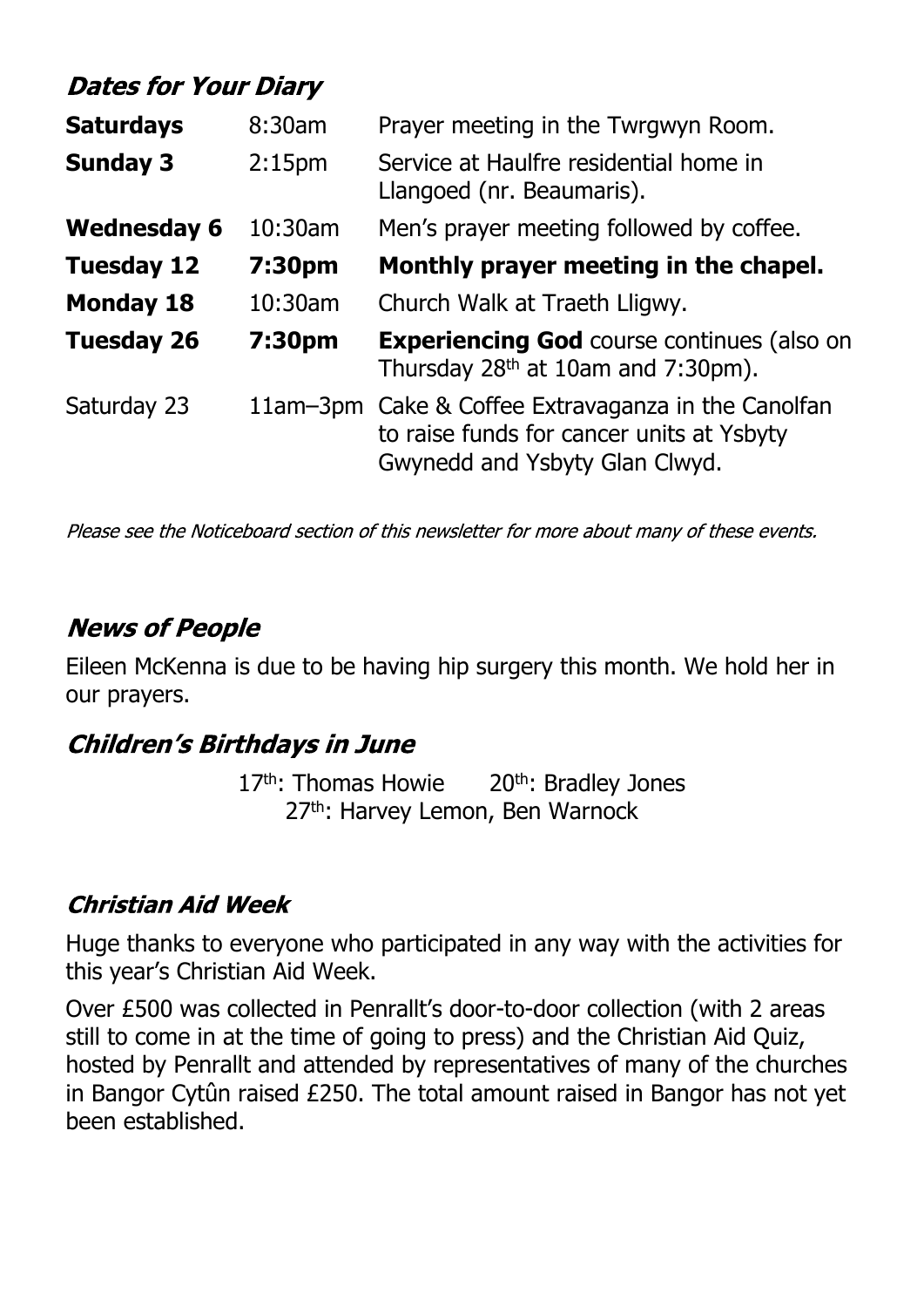## **Homegroups**

Many of our folk meet in small groups during the week for Bible study, prayer and fellowship. We encourage you to join one of these groups if you are able to. NB groups generally do not meet on the week of the monthly prayer meeting or the Experiencing God courseand may not meet all other weeks - please check with the named contact. All landline numbers below have the 01248 area code.

| <b>Day</b> | <b>Time</b>        | <b>Group Name</b>             | <b>Contacts</b>                                     |
|------------|--------------------|-------------------------------|-----------------------------------------------------|
| <b>Mon</b> | 7:00 <sub>pm</sub> | <b>Delta</b>                  | Lawrence Moss (713793)<br>Brian Wheatcroft (602516) |
| Tue        | 7:30 <sub>pm</sub> | Nilgiri                       | Joan Beer (353874)                                  |
| Tue        | 7:30 <sub>pm</sub> | Tyddyn Isaf<br>(Menai Bridge) | <b>Magnus Forrester-Barker</b><br>(717570)          |
| <b>Wed</b> | 2:00 <sub>pm</sub> | Carers                        | Carol Morris (208407)                               |
| <b>Wed</b> | 7:30 <sub>pm</sub> | Bryn Eithinog                 | <b>Freddy Farias-Palacios</b><br>(07506710694)      |
| <b>Wed</b> | 7:30 <sub>pm</sub> | <b>Nomads</b>                 | Pat & Roger Borlace (713146)                        |
| Thu        | 10:30am            | Llanfairpwll (am)             | Sue & Lawrence Moss<br>(713793)                     |
| Thu        | 7:30 <sub>pm</sub> | Llanfairpwll (pm)             | Sue & Lawrence Moss<br>(713793)                     |
| Thu        | 7:30 <sub>pm</sub> | <b>Ogwen Valley</b>           | Brian & Kate Wheatcroft<br>(602516)                 |
| Fri        | 10:30:00           | The Lydias                    | Freda Birchall (371316)<br>Lesley Jackson (680330)  |

## Noticeboard:

#### **◊ Church Lunch**

Sunday 3rd June

We will, as usual, have a church lunch on the first Sunday of the month. Please bring enough buffet-style food for yourself and a few others.

#### *◊* **Cake & Coffee Extravaganza** 11am-3pm

Eve Malone is holding a fundraising event in the Canolfan by way of saying thanks for her recent cancer treatment to the Alaw Unit, Ysbyty Gwynedd and the Glan Clywd Radiotherapy Unit. If you can help by doing a shift in the kitchen, baking a cake, or contributing any new unwanted gifts, please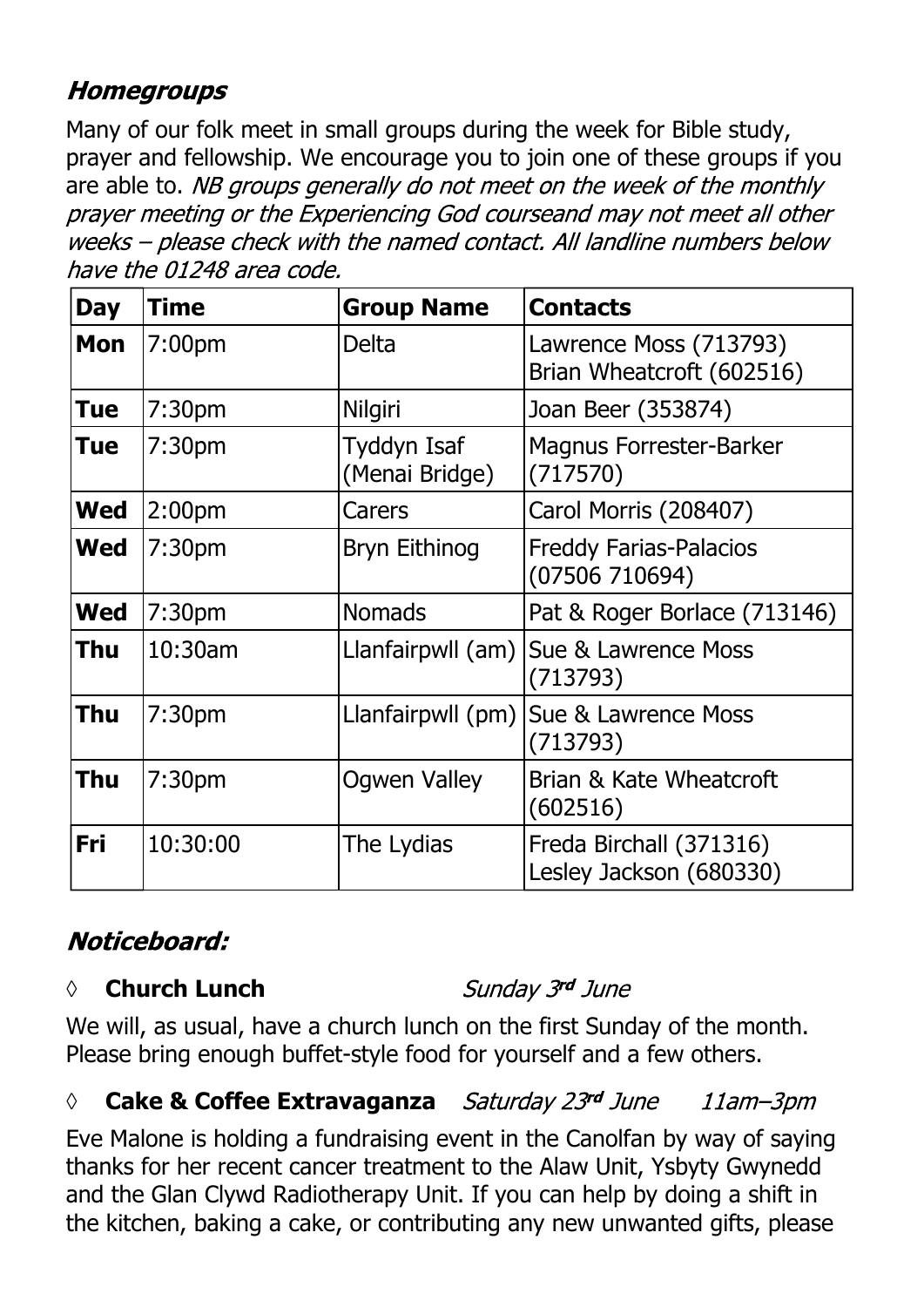speak to Eve (017522 120000) or Sue Moss (07597 373005). Stalls to include: Home Baked Cakes, Guess the Weight of the Cake, "Everyone Gets a Gift", Face Painting, Name the Teddy, Book Stall and a Craft Stall. All proceeds to the Cancer Charitable Fund in aid of Awyr Las, Registered Charity no. 1138976.

#### *◊* **Church Walk**

#### Monday 18th June 10:30am

Meet in the car park at the north west end of Traeth Lligwy Beach at 10:30am. Take the A5025 from Menai Bridge to Amlwch. At Bryn Refail just over 2 miles from the roundabout above Moelfre, turn right (opposite the Anglesey Good Gifts Shop & Tea Room – plan to visit this at the end of the walk). Immediately turn onto a narrow lane marked "to the beach" signed cul-de-sac. About ¾ mile further on at a T Junction, turn right and continue to the beach car park. There is a parking charge of £2.50. Various creatures were encountered on the path, including pigs, sheep, cattle, horses, ponies, llamas, ostriches, geese and dogs but none was hostile! The circular route is just under 7 miles long and takes in part of the Anglesey Coastal Path, before turning inland on the Cadog Trail. The highest point reached is Mynydd Bodafon from where on a clear day you can see panoramic views of Anglesey and the North Wales coast. The path in 2 places was very muddy and waterproof/walking boots are necessary. There is one short but fairly steep climb (approximately 150 metres), and an easier climb for a shorter distance to the summit of Mynydd Bodafon. Walking poles may be helpful. Contact Sue & Lawrence for further information on 01248 713793, or 07933 217087.

#### *◊* **Experiencing God**

Our course, postponed from last Autumn, has now begun. It is designed to help us deepen our relationship with God. There will be monthly sessions in the chapel on the fourth Tuesday evening of the month, with some groups meeting on the Thursday morning (10am) or Thursday evening (7:30pm) of the same week. If you have not yet joined, there is still time this month but afterwards it will be too late.

#### *◊* **Monthly Prayer Meeting**

Our monthly mid-week prayer meetings are for the whole congregation and all are warmly encouraged to attend. The meetings usually take place in the chapel, and last about an hour. The next two meetings after this one will be on Wednesday 11th July and Thursday 9th August.

## Tuesday 26th June 7:30pm

7:30pm

Tuesday 12th June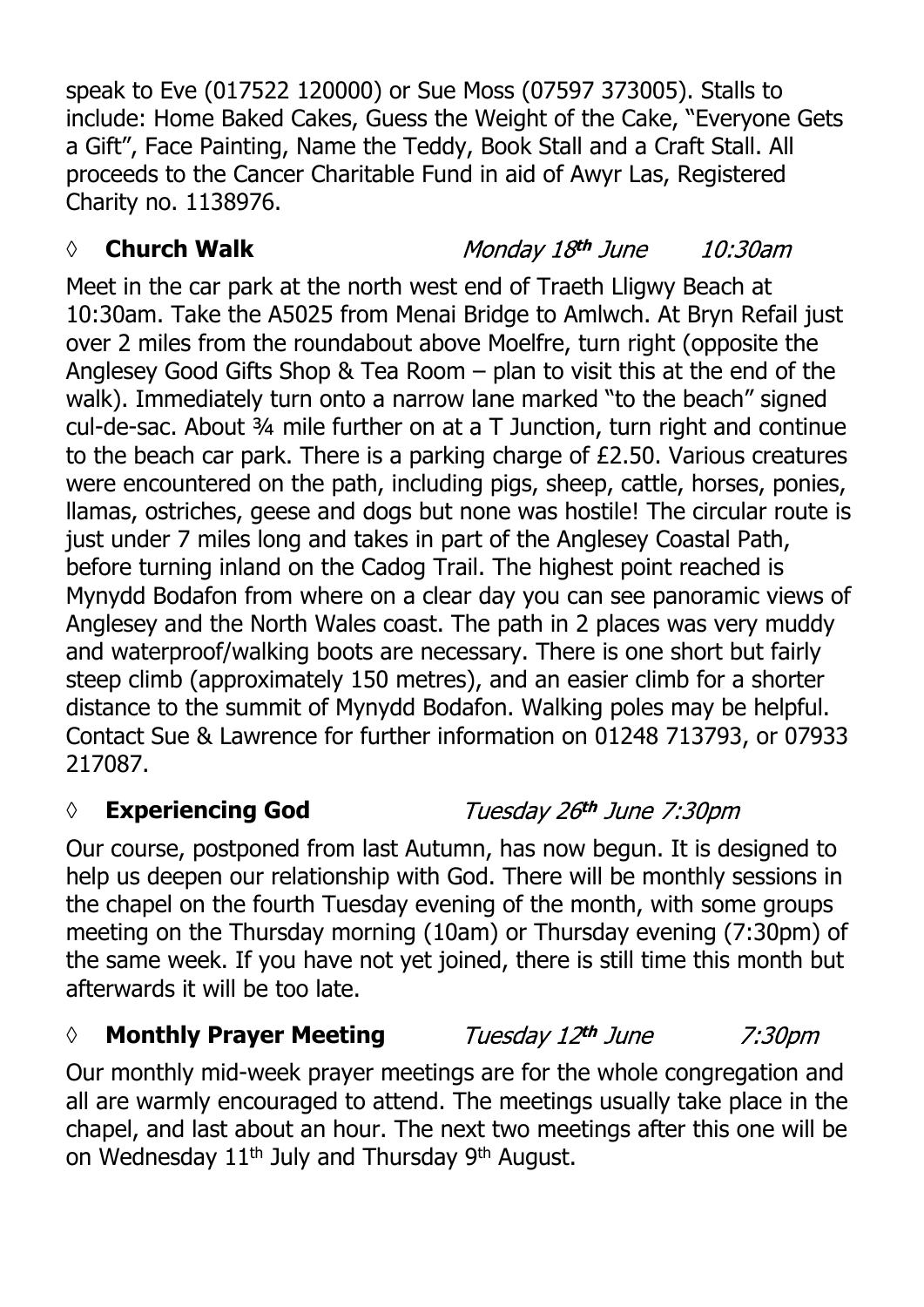## **◊ Pastoral Help**

If you have issues of concern about your own or someone else's welfare, please contact a member of the Pastoral Care team: Adrienne Ferrada; Gwen Hicks (353648); Geoff Moore (410582); Lawrence Moss (713793); Judy Stammers (364394); Helen Thomas (600174); Roshni Verghese (07967 320048).

## **◊ Pray for Penrallt Every Day**

We believe in prayer and encourage people to pray. You can send prayer request to our electronic diary via office@penrallt.org (there are also prayer cards in the church porch that you can fill in). Better still, you can receive the prayer diary straight to your inbox every Monday (or occasionally on Tuesdays) by emailing the office now and requesting to be put on the list. For more immediate and interactive sharing of prayers, search on Facebook for *Penrallt Prayer Point* and send a request to join our group.

### **◊ Rough Sleepers**

The church's policy is not to give money directly to the rough sleepers in Upper Bangor. You will find labelled envelopes in the porch for a gift that will buy meal vouchers which are distributed to the homeless by the Cathedral; this certainly would be a more meaningful form of help.

#### **◊ Sunday Afternoon Services**

We usually visit residential homes in the area once a month on a Sunday afternoon, alternating between Haulfre (in Llangoed, near Beaumaris) and Plas Garnedd (in Llanberis), usually on the first Sunday. The services (now including those at Plas Garnedd) start at 2:15pm and last roughly half an hour. This month we will be going to **Haulfre** on 3rd June.

#### Deadline for next month's newsletter: Sunday 17th June.

Please send information to Magnus (office@penrallt.org; 01248 353355). All notices should be submitted in writing (preferably by email) as early as possible.

> Penrallt Baptist Church, Holyhead Road, Bangor LL57 2EU Tel:01248 353355; Email: office@penrallt.org; Website: www.penrallt.org Office open Mon-Fri 10am - 3pm; Administrator: Magnus Forrester-Barker

Minister: Rev. Freddy Farias-Palacios, 13 Bryn Eithinog, Bangor LL57 2LA; 07506 710694; minister@penrallt.org Secretary: Neil Rymer, 20 Brynteg, Llandegfan LL59 5TY; 01248 713003; secretary@penrallt.org Treasurer: Stephen Burrows, 39 Cil y Graig, Llanfairpwll LL61 5NZ; 01248 714048; treasurer@penrallt.org